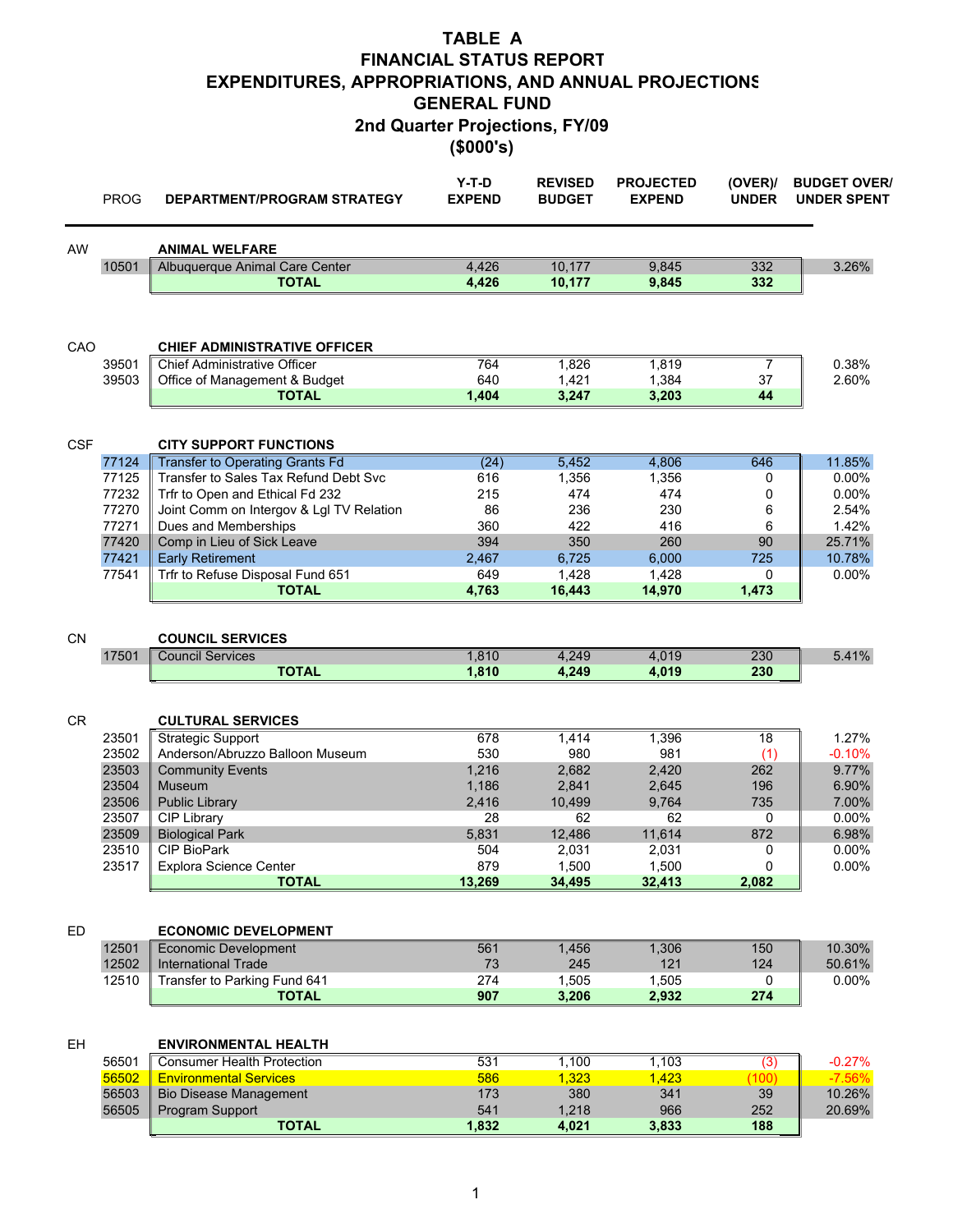| (\$000's) |  |
|-----------|--|
|-----------|--|

|    | <b>PROG</b>    | DEPARTMENT/PROGRAM STRATEGY                                            | $Y-T-D$<br><b>EXPEND</b> | <b>REVISED</b><br><b>BUDGET</b> | <b>PROJECTED</b><br><b>EXPEND</b> | (OVER)<br><b>UNDER</b> | <b>BUDGET OVER/</b><br><b>UNDER SPENT</b> |
|----|----------------|------------------------------------------------------------------------|--------------------------|---------------------------------|-----------------------------------|------------------------|-------------------------------------------|
| FC |                | <b>FAMILY AND COMMUNITY SERVICES</b>                                   |                          |                                 |                                   |                        |                                           |
|    | 31501          | <b>Plan and Coordinate</b>                                             | 1,066                    | 2,432                           | 2,310                             | 122                    | 5.02%                                     |
|    | 31502          | Offer Health and Social Services                                       | 1,456                    | 3,628                           | 3,652                             | (24)                   | $-0.66%$                                  |
|    | 31503          | Develop Affordable Housing                                             | 28                       | 74                              | 74                                | 0                      | 0.00%                                     |
|    | 31504          | Provide Early Childhood Education                                      | 2,379                    | 5,574                           | 5,361                             | 213                    | 3.82%                                     |
|    | 31505          | Provide Community Recreation                                           | 3,896                    | 8,009                           | 7,970                             | 39                     | 0.49%                                     |
|    | 31506          | Provide Mental Health Services                                         | 1,251                    | 3,754                           | 3,730                             | 24                     | 0.64%                                     |
|    | 31507          | Provide Emergency Shelter Services                                     | 433                      | 1,037                           | 1,033                             | 4                      | 0.39%                                     |
|    | 31508          | Prevent and Reduce Youth Gangs                                         | 448                      | 1,339                           | 1,339                             | 0                      | 0.00%                                     |
|    | 31509          | <b>Substance Abuse Treatment Prevention</b>                            | 2,697                    | 7,064                           | 6,395                             | 669                    | 9.47%                                     |
|    | 31511          | Neighborhood Crime Reduction                                           | 57                       | 92                              | 92                                | 0                      | 0.00%                                     |
|    | 31514          | <b>Provide Transitional Housing</b>                                    | 67                       | 163                             | 163                               | 0                      | 0.00%                                     |
|    | 31515          | Supportive Services to the Homeless                                    | 164                      | 231                             | 231                               | 0                      | 0.00%                                     |
|    | 31516          | Partner with Public Education                                          | 1,828                    | 6,182                           | 5,894                             | 288                    | 4.66%                                     |
|    |                | <b>TOTAL</b>                                                           | 15,770                   | 39,579                          | 38,244                            | 1,335                  |                                           |
|    |                |                                                                        |                          |                                 |                                   |                        |                                           |
|    |                |                                                                        |                          |                                 |                                   |                        |                                           |
| FM | 25501          | <b>FINANCE AND ADMINISTRATIVE SERVICES</b><br><b>Strategic Support</b> | 166                      | 413                             | 316                               | 97                     | 23.49%                                    |
|    | 25502          | <b>Citywide Financial Support Services</b>                             | 132                      | 755                             | 755                               | 0                      | 0.00%                                     |
|    |                |                                                                        |                          |                                 | 2,891                             |                        |                                           |
|    | 25503<br>25506 | Accounting<br><b>Information Services</b>                              | 1,281<br>4,507           | 3,048<br>9,775                  |                                   | 157<br>680             | 5.15%<br>6.96%                            |
|    | 25509          |                                                                        | 517                      | 1,238                           | 9,095                             | 169                    | 13.65%                                    |
|    | 25510          | Purchasing<br>Treasury                                                 | 632                      | 1,497                           | 1,069                             | 199                    |                                           |
|    |                |                                                                        |                          |                                 | 1,298                             |                        | 13.29%                                    |
|    | 25550          | <b>Citizen Services</b>                                                | 1,577                    | 3,661                           | 3,800                             | (139)<br>44            | $-3.80%$                                  |
|    | 25590          | <b>Tourism/Convention Center</b><br><b>TOTAL</b>                       | 862<br>9,673             | 1,744<br>22,131                 | 1,700<br>20,924                   | 1,207                  | 2.52%                                     |
|    |                |                                                                        |                          |                                 |                                   |                        |                                           |
|    |                |                                                                        |                          |                                 |                                   |                        |                                           |
| FR |                | <b>FIRE</b>                                                            |                          |                                 |                                   |                        |                                           |
|    | 27501          | <b>AFD Headquarters</b>                                                | 1,335                    | 2,579                           | 2,578                             | $\overline{1}$         | 0.04%                                     |
|    | 27503          | Dispatch                                                               | 805                      | 3,251                           | 3,248                             | 3                      | 0.09%                                     |
|    | 27504          | <b>Emergency Response</b>                                              | 24,300                   | 51,678                          | 51,678                            | 0                      | 0.00%                                     |
|    | 27506          | Fire Prevention/Fire Marshall's Office                                 | 1,818                    | 3,955                           | 3,949                             | 6                      | 0.15%                                     |
|    | 27507          | Training                                                               | 1,332                    | 2,421                           | 2,421                             | 0                      | 0.00%                                     |
|    | 27521          | Logistics                                                              | 3,427                    | 4,602                           | 4,402                             | 200                    | 4.35%                                     |
|    | 27541          | <b>Tech Services</b>                                                   | 377                      | 726                             | 717                               | 9                      | 1.24%                                     |
|    |                | <b>TOTAL</b>                                                           | 33,394                   | 69,212                          | 68,993                            | 219                    |                                           |
|    |                |                                                                        |                          |                                 |                                   |                        |                                           |
| ΗR |                | <b>HUMAN RESOURCES</b>                                                 |                          |                                 |                                   |                        |                                           |
|    | 47501          | <b>Personnel Services</b>                                              | 959                      | 2,370                           | 2,167                             | 203                    | 8.57%                                     |
|    |                | <b>TOTAL</b>                                                           | 959                      | 2,370                           | 2,167                             | 203                    |                                           |
|    |                |                                                                        |                          |                                 |                                   |                        |                                           |
|    |                |                                                                        |                          |                                 |                                   |                        |                                           |
| LG | 34502          | <b>LEGAL</b><br><b>Administrative Hearing Office</b>                   | 464                      | 1,163                           | 1,114                             |                        | 4.21%                                     |
|    |                |                                                                        |                          |                                 |                                   | 49                     |                                           |
|    | 34505          | <b>Real Property</b>                                                   | 237                      | 542                             | 519                               | 23                     | 4.24%                                     |
|    | 34508          | <b>Legal Services</b>                                                  | 2,502                    | 5,758                           | 5,575                             | 183                    | 3.18%                                     |
|    | 34509          | Safe City Strike Force                                                 | 452                      | 1,144                           | 988                               | 156                    | 13.64%                                    |
|    | 34527          | <b>City Clerk</b>                                                      | 438                      | 1,057                           | 901                               | 156                    | 14.76%                                    |
|    |                | <b>TOTAL</b>                                                           | 4,093                    | 9,664                           | 9,097                             | 567                    |                                           |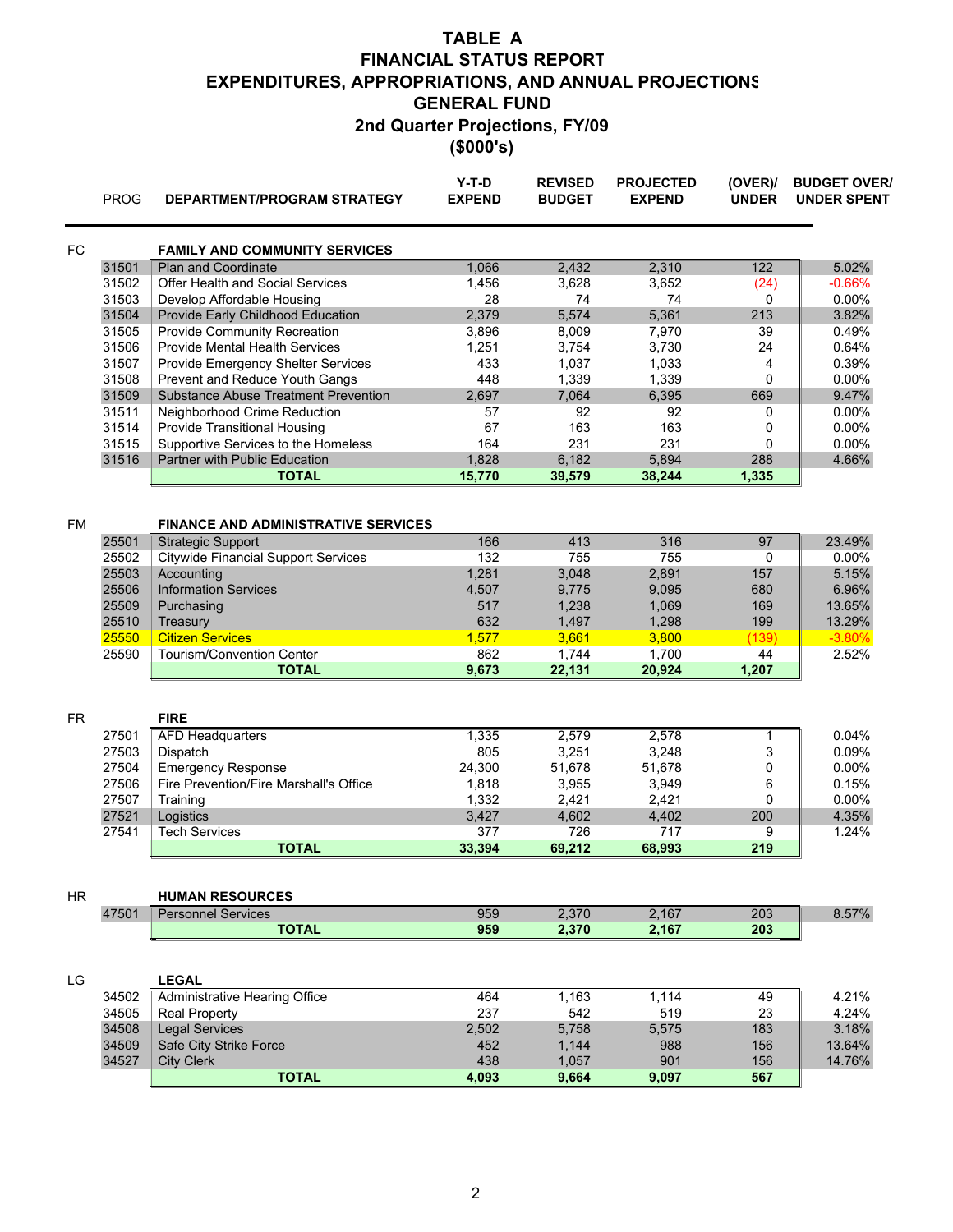(\$000's)

|           | <b>PROG</b> | DEPARTMENT/PROGRAM STRATEGY                                          | $Y-T-D$<br><b>EXPEND</b> | <b>REVISED</b><br><b>BUDGET</b> | <b>PROJECTED</b><br><b>EXPEND</b> | (OVER)<br><b>UNDER</b> | <b>BUDGET OVER/</b><br><b>UNDER SPENT</b> |
|-----------|-------------|----------------------------------------------------------------------|--------------------------|---------------------------------|-----------------------------------|------------------------|-------------------------------------------|
| MY        |             | <b>MAYOR'S OFFICE</b>                                                |                          |                                 |                                   |                        |                                           |
|           | 38501       | Mayor's Office                                                       | 431                      | 1,048                           | 1,026                             | $\overline{22}$        | 2.10%                                     |
|           |             | <b>TOTAL</b>                                                         | 431                      | 1,048                           | 1,026                             | 22                     |                                           |
| MD        |             | <b>MUNICIPAL DEVELOPMENT</b>                                         |                          |                                 |                                   |                        |                                           |
|           | 24510       | <b>Strategic Support</b>                                             | 1,013                    | 2,431                           | 2,257                             | 174                    | 7.16%                                     |
|           | 24512       | Design Recovered Storm Drainage Transport                            | 952                      | 2,093                           | 2,093                             | 0                      | 0.00%                                     |
|           | 24513       | Design Recov Parks and CIP                                           | 932                      | 3,666                           | 3,666                             | 0                      | 0.00%                                     |
|           | 24514       | Trfr to Baseball Stadium Fund 691                                    | 150                      | 330                             | 200                               | 130                    | 39.39%                                    |
|           | 24521       | Construction                                                         | 794                      | 1,795                           | 1,672                             | 123                    | 6.85%                                     |
|           | 24522       | Street CIP/Trans. Infrastructure Tax                                 | 1,234                    | 2,968                           | 2,968                             | 0                      | 0.00%                                     |
|           | 24523       | <b>Storm Drainage</b>                                                | 1,103                    | 2,676                           | 2,417                             | 259                    | 9.68%                                     |
|           | 24524       | <b>GF Street Services</b>                                            | 5,422                    | 11,190                          | 11,161                            | 29                     | 0.26%                                     |
|           | 24525       | Trfr to Capital Acquisition Fund 305                                 | 341                      | 750                             | 600                               | 150                    | 20.00%                                    |
|           | 24550       | <b>Special Events Parking</b>                                        | 0                        | 19                              | 19                                | 0                      | 0.00%                                     |
|           | 24551       | Trfr to Fund 641                                                     | 317                      | 698                             | 188                               | 510                    | 73.07%                                    |
|           | 26503       | Trfr to Plaza Del Sol Building Fd                                    | 642                      | 1,413                           | 1,413                             | 0                      | 0.00%                                     |
|           | 26504       | Trfr to City/County Facilities Fd                                    | 962                      | 2,117                           | 1,927                             | 190                    | 8.97%                                     |
|           | 26525       | <b>Facilities</b>                                                    | 3,505                    | 8,294                           | 8,019                             | 275                    | 3.32%                                     |
|           |             | <b>TOTAL</b>                                                         | 17,368                   | 40,440                          | 38,600                            | 1,840                  |                                           |
| IA        | 41501       | <b>INTERNAL AUDIT AND INVESTIGATIONS</b><br>Office of Internal Audit | 498                      | 1,396                           | 1,266                             | 130                    | 9.31%                                     |
|           |             | <b>TOTAL</b>                                                         | 498                      | 1,396                           | 1,266                             | 130                    |                                           |
| <b>PR</b> | 45010       | <b>PARKS AND RECREATION</b><br>Trfr to Golf Operating Fund 681       | 0                        | 11                              | 11                                | 0                      | $0.00\%$                                  |
|           | 45501       | <b>Strategic Support</b>                                             | 444                      | 977                             | 995                               | (18)                   | $-1.84%$                                  |
|           | 45502       | Parks Management                                                     | 6,978                    | 16,464                          | 15,428                            | 1,036                  | 6.29%                                     |
|           | 45503       | Provide Quality Recreation                                           | 1,208                    | 2,423                           | 2,423                             | 0                      | 0.00%                                     |
|           | 45504       | Promote Safe Use of Firearms                                         | 209                      | 474                             | 471                               | 3                      | 0.63%                                     |
|           | 45505       | Aquatics                                                             | 1,673                    | 3,933                           | 3,753                             | 180                    | 4.58%                                     |
|           | 45507       | <b>Urban Forest Management</b>                                       | 56                       | 225                             | 137                               | 88                     | 39.11%                                    |
|           | 45508       | <b>Aviation Landscape</b>                                            | 304                      | 997                             | 853                               | 144                    | 14.44%                                    |
|           | 45512       | Transfer to fund 305                                                 | 77                       | 170                             | 170                               | 0                      | $0.00\%$                                  |
|           | 45513       | Trfr to Open Space Management Fd 851                                 | 302                      | 658                             | 658                               | 0                      | 0.00%                                     |
|           |             | <b>TOTAL</b>                                                         | 11,251                   | 26,332                          | 24,899                            | 1,433                  |                                           |
| PL        |             | <b>PLANNING</b>                                                      |                          |                                 |                                   |                        |                                           |
|           | 49501       | <b>Strategic Support</b>                                             | 465                      | 1,185                           | 1,050                             | 135                    | 11.39%                                    |
|           | 49504       | Code Enforcement                                                     | 1,295                    | 2,865                           | 2,749                             | 116                    | 4.05%                                     |
|           | 49506       | <b>Community Revitalization</b>                                      | 882                      | 2,185                           | 1,959                             | 226                    | 10.34%                                    |
|           | 49507       | <b>Planning and Development</b>                                      | 502                      | 1,438                           | 1,134                             | 304                    | 21.14%                                    |
|           | 49508       | One Stop Shop                                                        | 2,934                    | 6,644                           | 6,385                             | 259                    | 3.90%                                     |
|           |             | <b>TOTAL</b>                                                         | 6,078                    | 14,317                          | 13,277                            | 1,040                  |                                           |